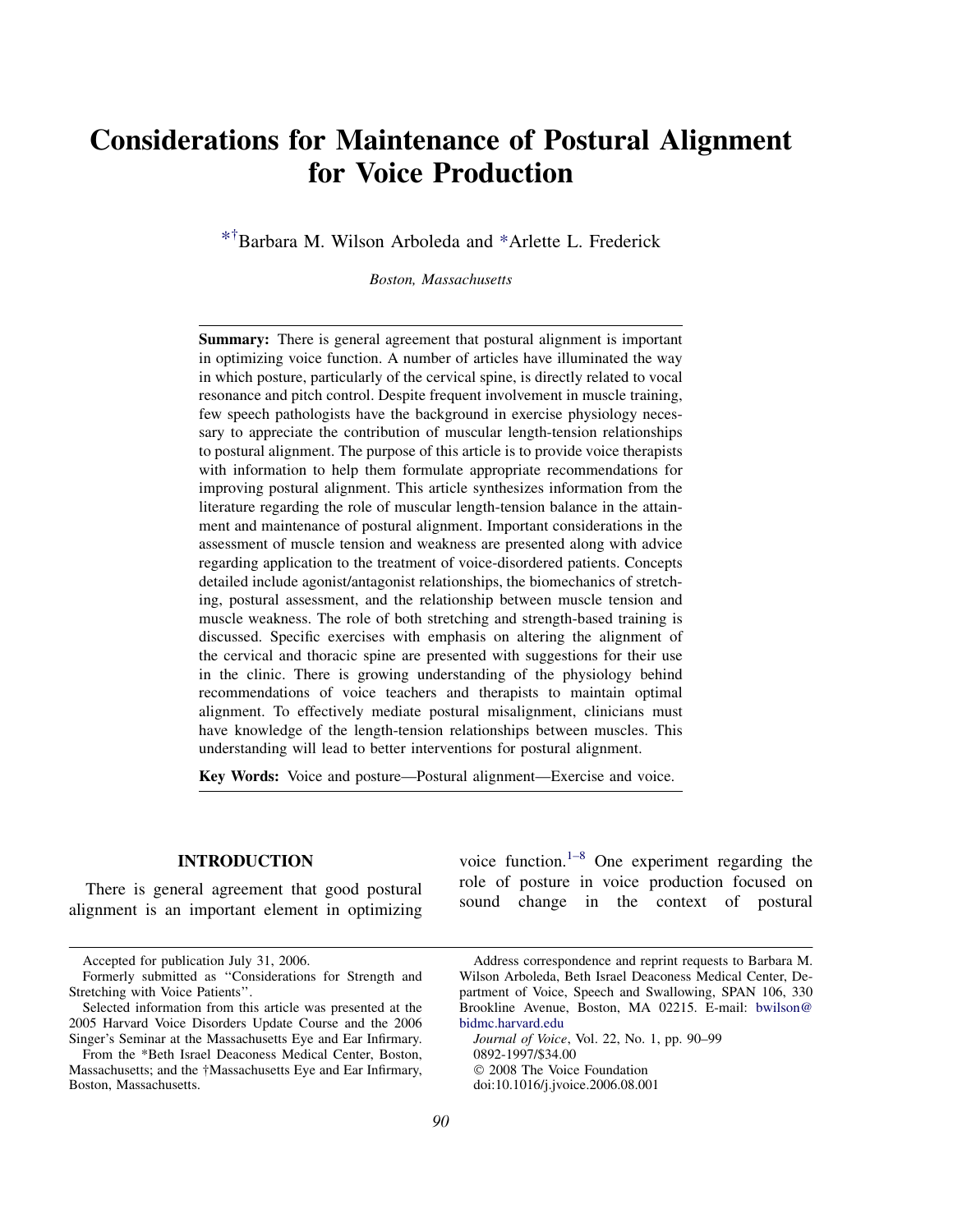manipulation. In this experiment conducted by Jones, $9$  an improvement in the integrity of vocal harmonics in spectrographic analysis was noted during a head repositioning task. The weakness of this study as it applies to voice teachers and therapists is that head repositioning was achieved by manual intervention on the part of the experimenter and maintenance of the improved positioning was not addressed. Both Heman-Ackah<sup>6</sup> and Chapman<sup>10</sup> associated misalignment of the head and neck with changes in the shape of soft tissue of the pharynx and consequent impingement on resonance of the voice. A survey conducted by Behrman revealed that a vast majority of speech pathologists treating voice-disordered patients on a regular basis consider assessment of body position and movement important, both in the selection of therapy goals and in the elicitation of better voicing.7 Despite the cited importance of postural assessment and intervention, few speech-language pathologists have the background or training in muscle physiology necessary to understand the complex interactions between muscles that support or hinder the maintenance of good alignment.

In recent years, there has been increased interest among voice professionals in understanding the physiology behind the postural recommendations made to voice students and patients. Dennehy et  $al<sup>8</sup>$  contributed to this discussion by providing voice professionals with an introduction to some basic principles of exercise training: overload, specificity, and progressive resistance. Rubin et  $al<sup>5</sup>$  provided a detailed description of the major muscle groups involved in postural alignment and proposed a number of functional relationships that may be relevant to vocal function. This included a discussion of their hypothesis that misalignment of the head and neck region results in adaptive changes to the muscles that elevate the larynx and disrupts pitch control and resonance. Both of these sets of authors emphasized the importance of achieving balance between related muscle groups, but did not elaborate on the details of achievement of length-tension balance between muscle groups.

The purpose of this paper is to provide voice professionals with insight into some general considerations regarding the achievement of optimal length-tension relationships between muscle groups for maintenance of postural alignment. We will proceed to describe the way in which this relates to a common postural presentation in the voice clinic and studio. Finally, we will provide descriptions of several specific exercises, the purpose of which is to address these malalignments.

To date, the vast majority of research regarding length-tension imbalances in the musculature has been undertaken in the physical therapy literature. Physical therapists must address organic and functional length-tension imbalances throughout the body. Magaray encourages physical therapists to think in terms of body systems rather than discrete structures when treating musculoskeletal disorders.11 Speech-language pathologists can learn from this approach by acknowledging the importance of understanding muscle length-tension relationships throughout the body and not just the larynx itself.

# GENERAL CONSIDERATIONS

# Agonist versus antagonist muscles

One basic consideration is the length-tension balance between agonist and antagonist muscle groups. An agonist is a muscle contracting against the force of another muscle.<sup>12</sup> An antagonist is any muscle working in opposition to the agonist.<sup>12</sup> The label applied to a muscle is dependent on the action that is being performed. In a biceps curl (elbow flexion), the biceps is the agonist, while the triceps is the antagonist. In an arm/elbow extension, the triceps is the agonist, while the biceps is the antagonist. One example of the agonist/antagonist relationship in the postural musculature is found between the suboccipital muscles at the base of the skull, which extend the neck, and the neck flexors. For a complete discussion of the muscles in these groups, please refer to Rubin et al<sup>5</sup> and Moore.<sup>13</sup>

The process by which the antagonist muscle group is automatically relaxed upon activation of the agonist muscle group is called reciprocal inhibition.<sup>14–16</sup> Strong contraction of any antagonist relaxes the agonist in any muscle group.

# Tension versus weakness

Muscle tension is generally thought to be responsible for the pain experienced by voice patients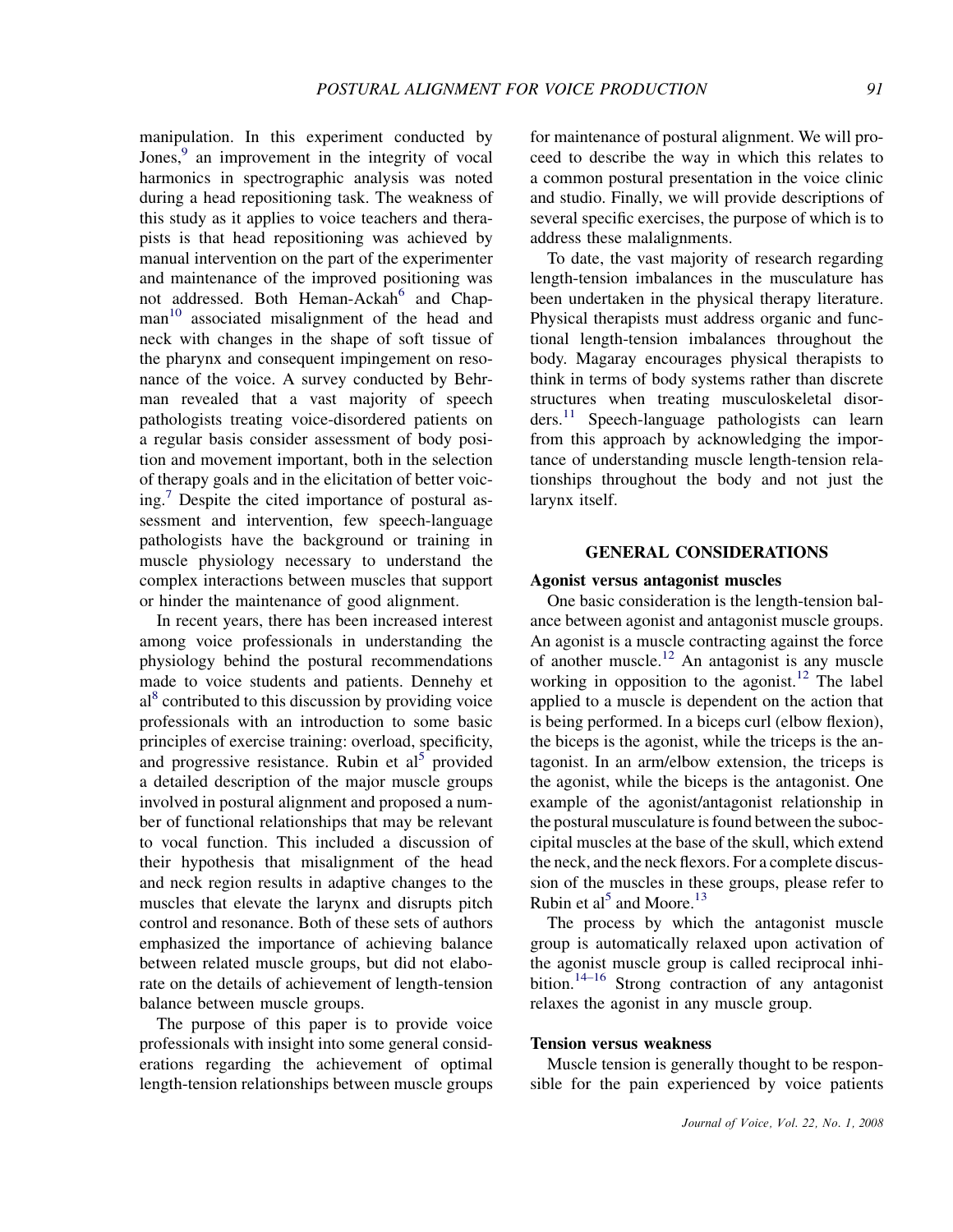presenting with hyperfunctional dysphonia.<sup>17–22</sup> In addition to causing pain, tense muscles lead to a cascade of events that disrupt the balance of the entire muscle system. Muscles that are tense for a period of time become physically shortened due to a loss in number of contractile units called sarcomeres.<sup>23,24</sup> Shortening of an agonist muscle forces the antagonist muscle into a lengthened position, which over time, leads to ''stretch weakness'' through the adaptive addition of sarcomeres. $24,25$ Kendall et  $al^{26}$  define stretch weakness as weakness resulting from muscles remaining in an elongated position, even if this elongation is slight.

Inappropriate shortening and lengthening of muscles compromise the length-tension balance within that muscle system. When an imbalance exists between agonist and antagonist muscles, the tight/shortened muscle must be lengthened to allow for strengthening of the weak lengthened muscles. $24,27$  It should be noted, however, that restoration of optimal function and appropriate balance between the agonist and antagonist unit is not complete unless the release of tension and stretching of the shortened agonist group is combined with appropriate strengthening of the weak antagonist  $g$ roup. $^{23,24,28,29}$ 

Imbalances within a muscle system are thought to place individuals at a higher risk of sports injury.30 Regarding voice disorders, an understanding of length-tension relationships between muscles leads us to conclude that the exclusive focus on muscle release and stretching found in many clinics and studios may encourage recurrence of symptoms from residual length-tension imbalances. Specifically, subtle stretch weakness in some muscle groups may aggravate vocal symptoms by reducing the framework support available for maintenance of optimal function. Brown provides an example of stretch weakness that can occur in the crura of the diaphragm with habitual increased curvature of the lumbar spine. $<sup>1</sup>$ </sup>

## Biomechanics of stretching

The Golgi tendon organs are the primary mechanism by which muscle tissue is released during a static stretch. These proprioceptive stretch receptors respond to intentional prolonged stretch and inhibit the contractile response of the muscle spindles

via the inverse stretch reflex.<sup>14,15</sup> The Golgi tendon organs require approximately 6 seconds to initiate their response to a muscle stretch.<sup>16</sup> More time is required for the muscle to relax to its full length. Beaulieu and Bandy et al concluded that stretchbased programs that do not require the patient to maintain stretched postures for 20 to 30 seconds are not providing the full benefit of the stretches to the patient and may inadvertently increase muscle tension by activating the stretch reflex mediated by the muscle spindles.  $31,32$ 

Conversely, overstretching of muscle that results in pathological muscle lengthening may increase an individual's susceptibility to injury as an overcompliant muscle-tendon unit results in decreased sensitivity of the Golgi tendon organ.<sup>33</sup> An additional caution against excessive muscle stretching comes from Behm and colleagues who demonstrated that overstretching resulted in a decrease in balance, stability, and proprioception and increased reaction time.<sup>33</sup>

# Body type

In addition to considering the pattern of muscle tension and weakness, it is important to consider body type, specifically whether the patient has "lax" connective tissue, a condition called benign generalized ligamentous laxity. Warner et al estimate the prevalence of generalized ligamentous laxity at  $4\%$  to 7% of the population.<sup>27</sup> Those with lax body types can be identified by their greater than normal range of motion in their joints. In this population, strengthening of major muscle groups is largely considered to be the most appropriate intervention and large amounts of stretching should be avoided.<sup>27,34</sup>

## Postural configurations

Postural assessment provides a foundation for the assessment of the state of the tonic balance in the musculature. According to Kendall et al,  $^{26}$  the plumb line is used to represent the line of reference and deviations from these points lead to compensatory changes above and below with adaptive shortening of the surrounding soft tissues. The plumb line is an imaginary vertical line that is drawn through the body from the crown of the head to the feet (Figure 1).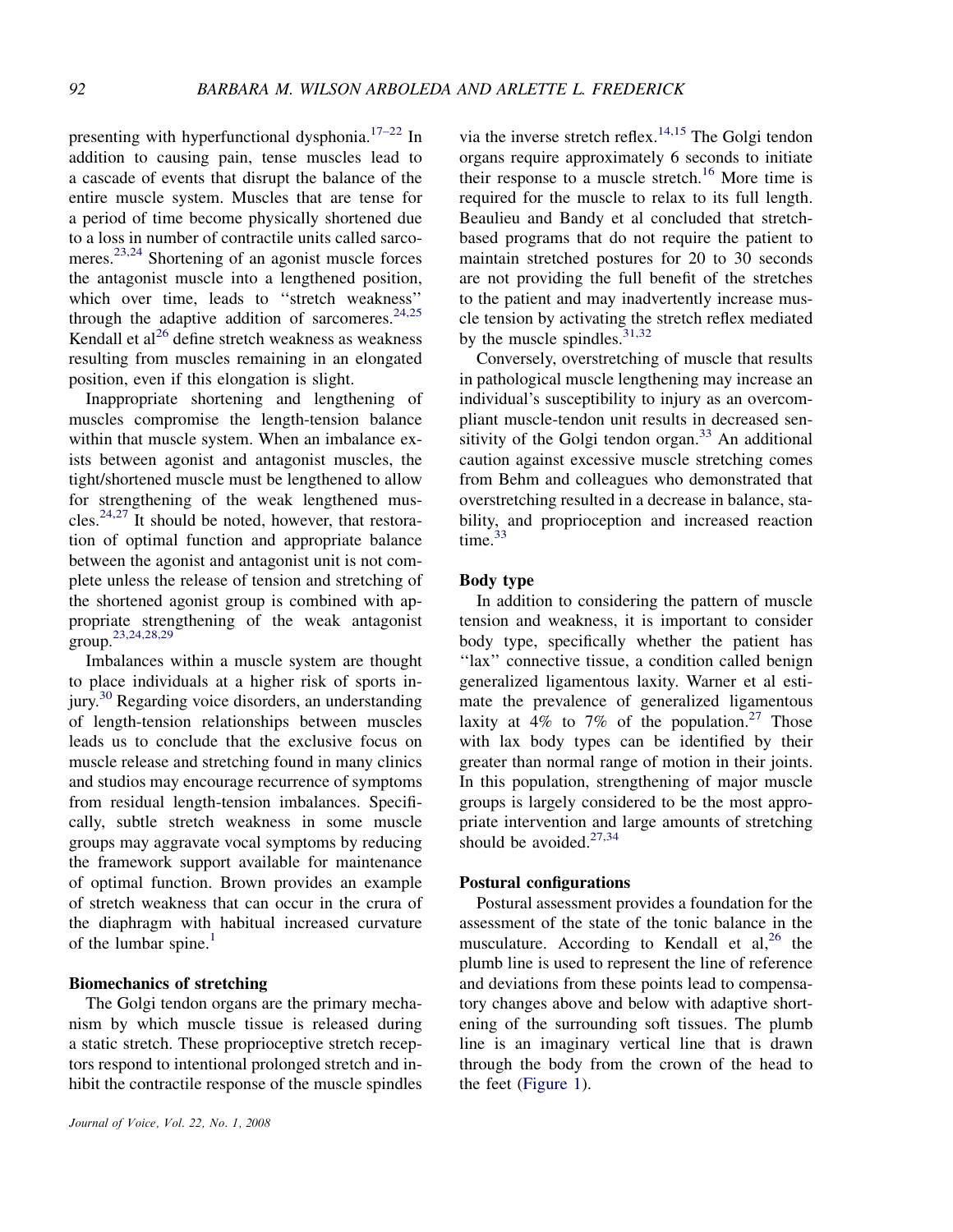

FIGURE 1. Normal alignment and the three major postural deviations, with plumb lines (drawing adapted from Kendall et al<sup>26</sup>).

## Normal posture

Referencing Kendall et al, $^{26}$  when viewing the patient laterally, the plumb line should pass through the external ear, midway through the shoulder, slightly posterior to the center of the hip joint, slightly anterior to the axis of the knee joint, and slightly anterior to the lateral prominence of the ankle joint. Note that there are four natural curves in the spine: the cervical lordosis (forward curve at the neck), the thoracic kyphosis (backward curve in the upper back), the lumbar lordosis (forward curve in the lower back), and the sacral kyphosis (backward curve at the end of the spine).<sup>5,26</sup> These are gentle curves and none should be pronounced.

The three most common postural malalignments are kyphosis-lordosis posture, flat back posture, and sway back posture<sup>26</sup> (Figure 1).

#### Kyphosis-lordosis posture

This represents an increase in all the natural curves of the spine such that there is an increase in the cervical and lumbar lordoses (ie, exaggerated forward curvature)<sup>35</sup> and in the thoracic kyphosis (ie, abnormal rearward curvature of the spine). $^{35}$  Increased thoracic kyphosis is thought to be the most common form of spinal malalignment.<sup>24</sup> This posture is commonly referred to as the ''forward head posture''. In side view, the plumb line will be posterior to the lobe of the ears and the shoulder joint; posteriorly, the midline of the head and the spinous processes of the cervical spine will be shifted anteriorly.

## Flat back posture

A side view shows the ears anterior to the plumb line and a decrease or flattening of the normal thoracic kyphosis and the lumbar lordosis.

#### Sway back posture

This posture is similar to the lordosis-kyphosis posture, but there is less exaggeration of the cervical and thoracic curves. The greater difference is in the position of the pelvis, which is held in more of an anterior tilt with the knees in hyperextension.

# CLINICAL DECISION MAKING— ASSESSMENT

## Ergonomics across environments

When dealing with an individual who has lengthtension imbalances in the musculature, one must also consider the ergonomics of the activities that the person engages in on a regular basis.<sup>11,24</sup> It is appropriate to consider and discuss with patients the placement of their television, telephone use (in terms of posture and handset support), and computer positioning to aid patients in optimizing their environment for the development of proper alignment of skeletal musculature. Anyone who is having difficulty managing length-tension relationships should be encouraged to implement ergonomic improvements across his or her environments. $^{24}$  This may support the recommendation of some voice therapists as well as singing teachers and acting coaches that patients and students pursue Alexander Technique, Feldenkrais training, and other holistic alignment training systems.<sup>2,17,36,37</sup>

Sometimes postural alignment is negatively impacted by the conditions present during a vocal performance. These may include the presence of heavy costuming, with or without corsets, the use of high heels, and the postural requirements of various character choices. Even the physical environment of the stage, such as the presence of a raked stage may produce negative postural adaptations of the head and neck. $5,\overline{10}$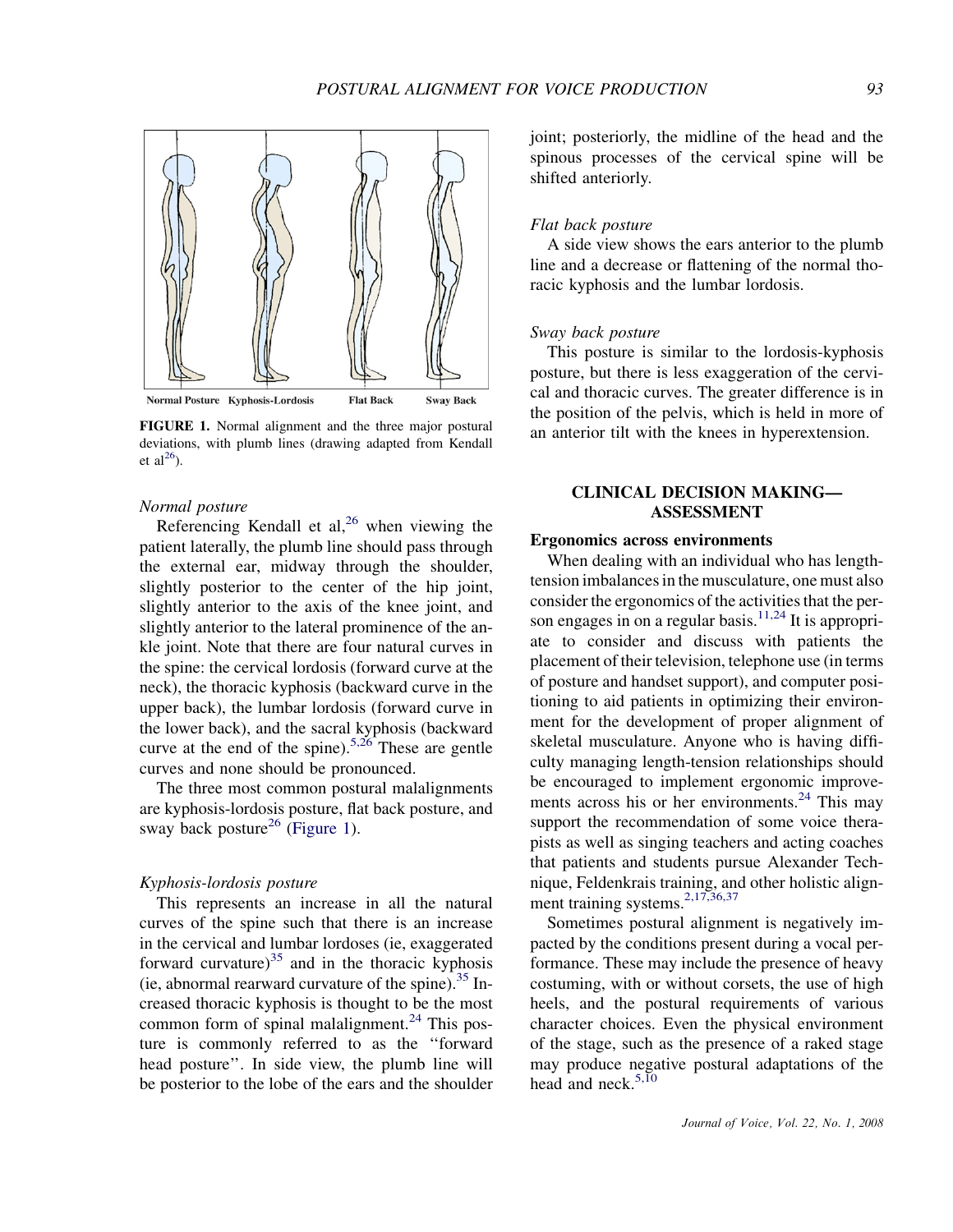# Basic postural assessment

When assessing postural alignment, begin by having the patient stand comfortably and without cueing in an open area of the room. Physical therapists often have patients disrobe to expose the part of the body being examined. In the voice clinic, at minimum, extra jackets and heavy sweaters should be removed to facilitate the screening of spinal alignment. Observe the patient from the anterior, lateral, and posterior views. $11,34$ 

# Anterior view

Look for asymmetry including shifting of the head toward one shoulder and slight rotation of the head. $34$  The nose should be vertically aligned with the middle of the chin.<sup>26</sup> Observe to see that the sternocleidomastoid muscles are symmetrically placed without having one more prominent than the other.34 Prominence of one side of the sternocleidomastoid muscle is an indication that the neck is rotated to the opposite side, which puts the side with the prominence in a state of flexion. Also observe for shifting of the torso to one side. $34$ 

# Lateral view

Look along the length of the spine for the natural curves described previously. Observe whether any of these curves are exaggerated. Look for a forward head position and hyperextension of the knees.

## Posterior view

Observe whether the shoulder blades are protruding from the plane of the back. $34$  Place your hands on the medial aspect of the shoulder blades. Have the patient raise their arms above the head. Observe whether the shoulder blades remain relatively well anchored in the torso, or if they shift largely out to the sides.

# Laxity screening

As a basic screening for laxity of connective tissue, ask the individual to fully extend both elbow joints. Bilateral extension beyond neutral  $(0^{\circ})$  suggests generalized laxity of the connective tissue. Bilateral extension of the knees beyond a neutral position is also easily discernible during the postural screen. If unilateral, then a traumatic injury is suspected. Screening for laxity is important in deciding how appropriate it is to include stretching in your exercise prescription.

# When to refer for further assessment

When length-tension imbalances are evident, there are a number of questions you should ask to determine whether further assessment by a physician and/or physical therapist may be warranted.

- History of cervical spinal pain/degeneration and/or surgery
- History of scoliosis/kyphosis
- History of osteoporosis
- $\bullet$  History of joints popping out of place, the shoulders in particular
- Does the patient wear bifocals? (There may be manipulation of head position to accommodate the different focal lengths of the lenses.) $^{21}$
- Complaints of dizziness/light-headedness with movement/exercise
- " Blurred vision, headache, or nausea with or without vomiting
- Complaints of numbness, tingling, or other altered sensation in the arms or hands

The last three bullet points in particular will be important in your decision making. If simple movements or exercises cause or increase these complaints, patients should be advised to call their physician to discuss further assessment of the cervical spinal region and possible referral to a qualified physical therapist.

# CLINICAL DECISION MAKING— EXERCISE ASSIGNMENTS

Indications regarding patterns of muscle tension and weakness can be determined from the pattern of asymmetries and deviations from the plumb line noted during the postural assessment. One feature common to all three major postural malalignments discussed in Kendall et  $al^{26}$  is the combination of forward head thrust and rolled forward shoulders, which is referred to as upper crossed syndrome. Given the intimate relationship of the cervical and thoracic spine to the vocal mechanism, we will focus on upper crossed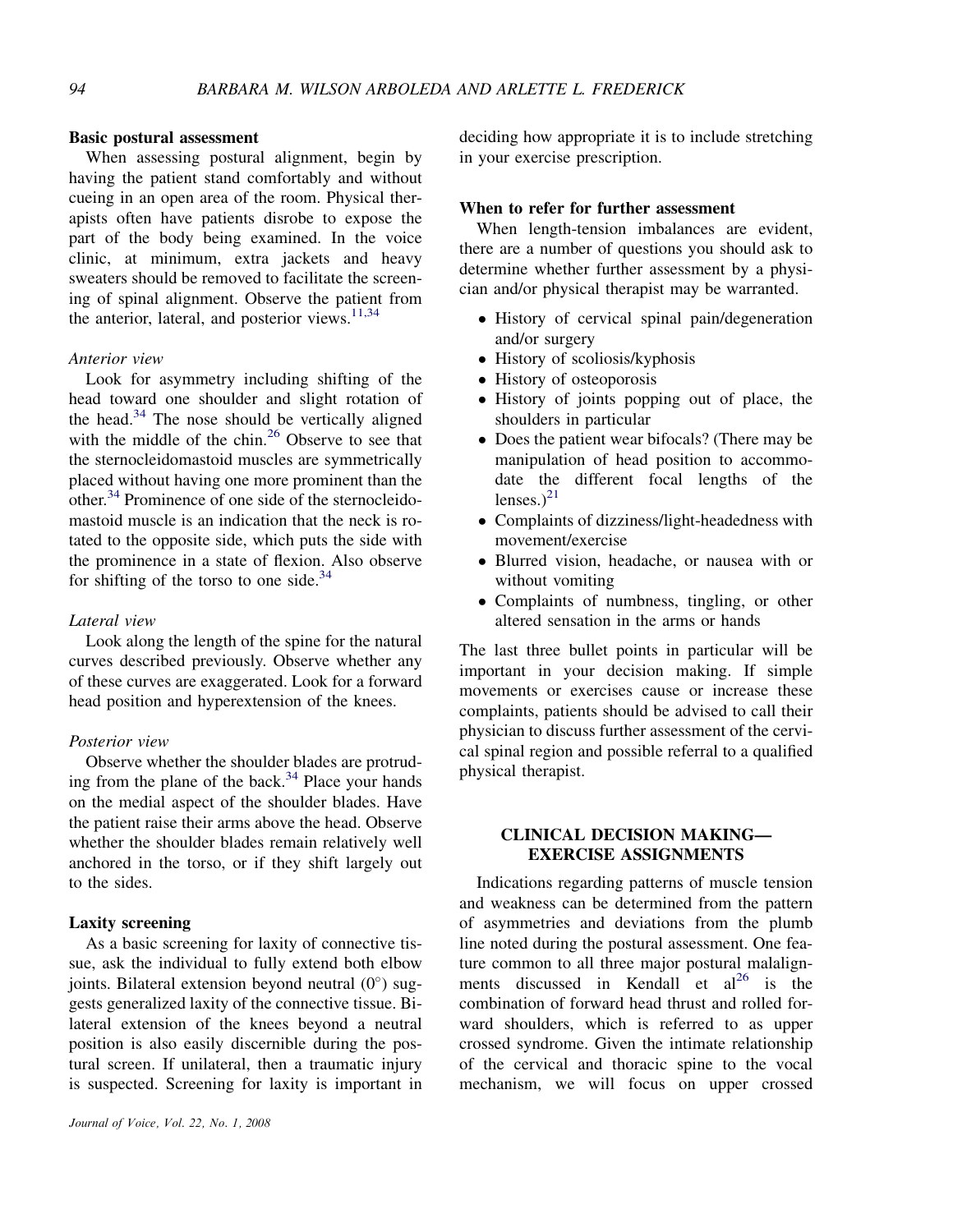syndrome as a framework for applying the principles we have discussed thus far.

# Upper crossed syndrome

A combination of high/rolled forward shoulders and neck thrusting is referred to as ''upper crossed syndrome'' (Figure 2). Janda associates this presentation with defensive reflexes mediated by the limbic system.<sup>34</sup> The exercise implications for this presentation are outlined below.

# Rounded shoulders

Individuals who maintain their shoulders in a rounded forward position increase thoracic kyphosis and are likely to have shortening (tightness) in the pectoral region of the chest<sup>28</sup> as well as adaptive shortening of the abdominals. The scapular muscles are likely to be weak as they are being held in a persistent state of stretch.<sup>28,34</sup> The shortening of the pectoral muscles can be predicted to impede the ability of the scapular muscles to



reposition the shoulders due to the forward force that will be placed on the scapular muscles from the shortened pectoral muscles.<sup>28</sup> This will impede the ability of an individual to maintain alignment of the shoulder region.

Normal inspiration requires lateral expansion of the ribs as well as inferior descent of the diaphragm.6 When we consider the kyphotic posture, both the intercostals and the abdominal muscles assume adapted shortened positions. This directly impacts lung volume for inspiration by restricting both descent of the diaphragm and lateral expansion of the ribs.<sup>6,38</sup> Airflow for voicing is compromised under this condition and may result in vocal fatigue and difficulty in projecting the voice.<sup>6</sup>

A program of stretching for the pectoral region in conjunction with a program of strengthening for the scapular muscle group is most appropriate for a patient demonstrating this pattern of length-tension imbalance.

#### Neck thrusting

Individuals who maintain their head in a thrust forward position wherein the ears are forward of the shoulders will likely demonstrate an extension of the head in an upward direction to straighten their gaze. $^{24}$  The neck thrusting head posture places the head in a position that projects the eyes to a downward gaze. To facilitate a horizontal gaze, the upper cervical spine must hyperextend to allow the eyes to be positioned for a horizontal gaze. This positioning of the head and neck places the anterior muscles of the neck (both the suprahyoid and the infrahyoid groups) into a state of stretch and places the suboccipitals in a shortened position. This individual will likely have weakness in the muscles of the anterior neck and neck retractors with adaptive shortening of the suboccipital group.<sup>24</sup> One implication for voice production is a change in shape of the pharynx, in the form of narrowing, which can be expected to negatively impact vocal resonance.<sup>6</sup>

A patient with chronic neck thrusting will likely respond best to a program of strengthening for the neck flexors and retractors, in particular, the infrahyoid muscle group to encourage appropriate vertical placement of the larynx, and a stretching FIGURE 2. Upper crossed syndrome. program for the suboccipital group.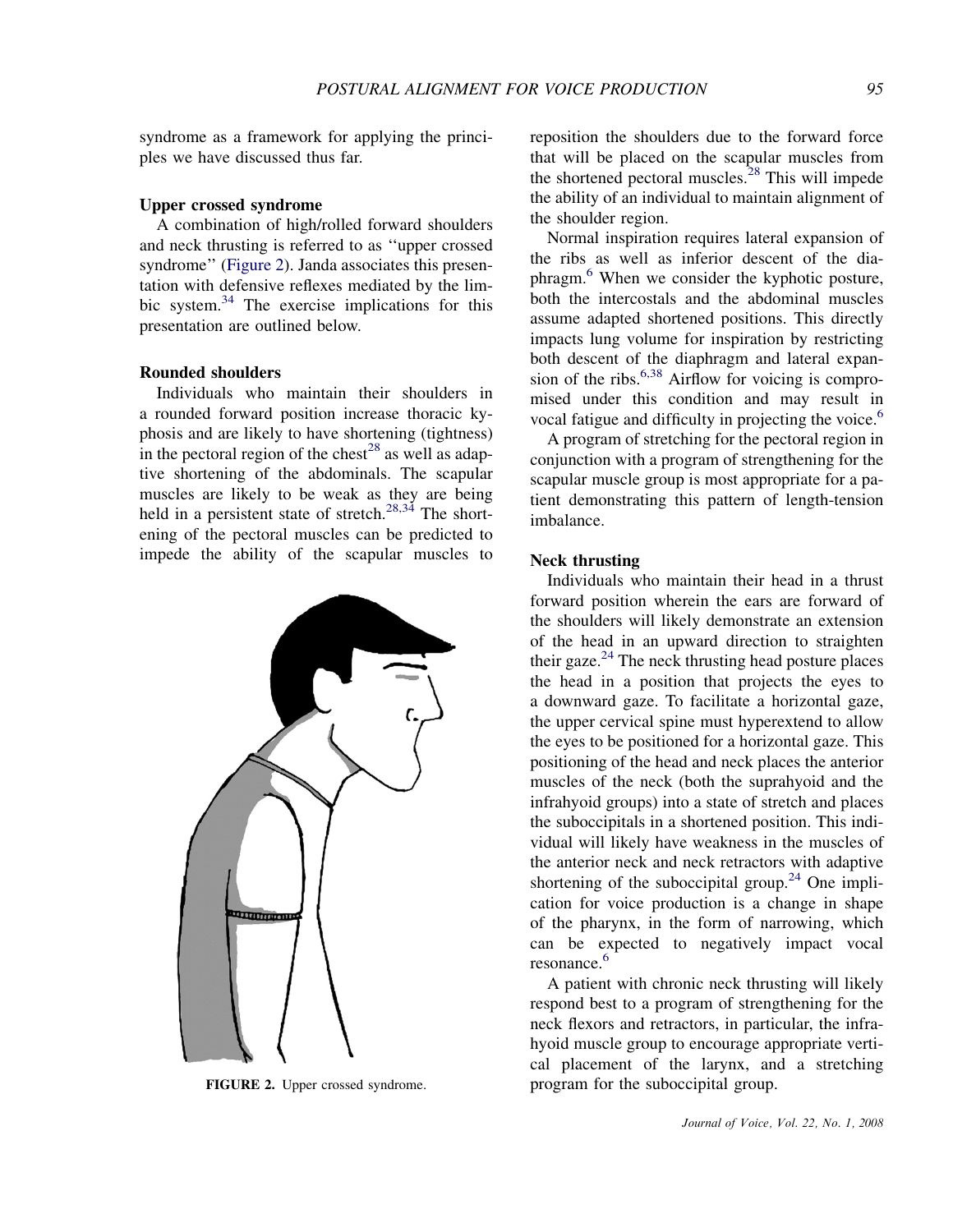# SPECIFIC EXERCISES

A few specific exercises for the abovementioned muscle groups are outlined below. These exercises as well as others can be found in Exercise Pro, Version  $4<sup>39</sup>$  as well as other physical therapy resources. Similar exercises were successfully used by McDonnell et  $al^{40}$  to address the postural malalignment of a patient with cervicogenic headache, which is another physical manifestation of upper crossed syndrome.

# Stretching group

Each stretch should be held for 20 to 30 seconds.

# Suboccipital stretch

The stretch will occur at the base of the skull.

Have the patient stand against a wall with his or her feet shoulder-width apart and a few inches away from the wall. The patient's back should be flat against the wall. Place a towel roll behind the patient's neck. Have the patient tuck his or her chin while pushing the back of the neck into the towel roll. This may also be performed in a sitting position and clasped hands may be substituted for the towel roll (Figure 3).

# Pectoral stretch

The stretch will occur across the front of the chest.

Have the patient place his or her forearms on each side of a doorframe at about chest level or on either side of a corner where two walls meet. The patient would then step forward into the doorframe while squeezing both shoulder blades together. Do not arch the back. This exercise may also be performed unilaterally. Patients with shoulder problems may position the arms lower to avoid muscle impingement (Figure 4).

## Strengthening group

## Neck retractors—upper cervical spine

Have the patient lie face down on a table with a towel roll under the forehead and his or her arms at the sides. He or she may then tuck the chin while lifting the head off the table, hold 3 to 5 seconds and release. Do not lift the shoulders or chest off the table. This exercise can be advanced



FIGURE 3. Suboccipital stretch.

by starting in a position where the head is off the edge of the table (Figure 5).

## Infrahyoid group

Ask the patient to open the lower jaw while resisting the motion with the fisted hand under the chin. Hold for 3 to 5 seconds and release (Figure 6).

# Neck flexors

With the patient lying on his or her back, ask the patient to lift the head off the pillow by bringing the chin to the chest. Ensure that the chin is not being thrust forward. According to Shaker et al,  $41$  a similar exercise may strengthen the suprahyoid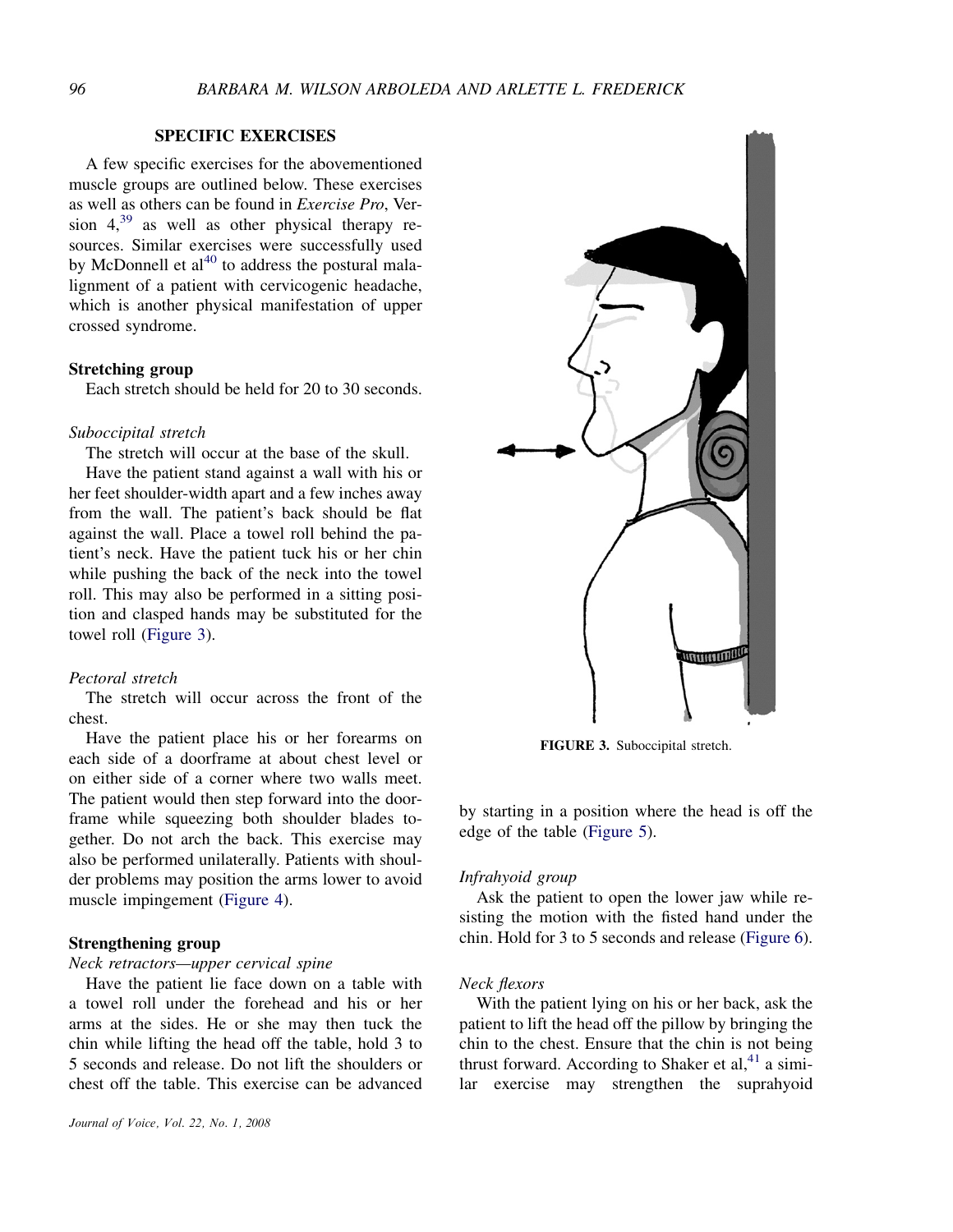

FIGURE 4. Pectoral stretch.

musculature for the purpose of improving the swallow (Figure 7).

# Scapular muscle group

Overhead arm raise. Have the patient lie face down. A rolled towel can be provided to ensure that the patient can breathe properly. Have the patient extend his or her arms, thumb side up, over the head, resting on the table. Contracting from the scapular area, raise the arms up off the table. Hold for 3 to 5 seconds and release (Figure 8).

Side arm raise. In the same position as above, have the patient extend his or her arms out to the sides, thumb side up. Have the patient lift the arms off



FIGURE 5. Neck retractor strength.



FIGURE 6. Infrahyoid strength.

the table by squeezing both shoulder blades together. Hold for 3 to 5 seconds and release (Figure 9).

All of the aforementioned exercises may be progressed by decreasing support of the part, lengthening the lever arm (eg, straightening the elbow or knee), and/or adding weights.

# FREQUENCY/DURATION/RESTING PERIODS

The literature is consistent regarding the most effective duration of stretch. Stretches should be held for 30 seconds each.<sup>16,32</sup> There is inconsistency in



FIGURE 7. Neck flexor strength.

Journal of Voice, Vol. 22, No. 1, 2008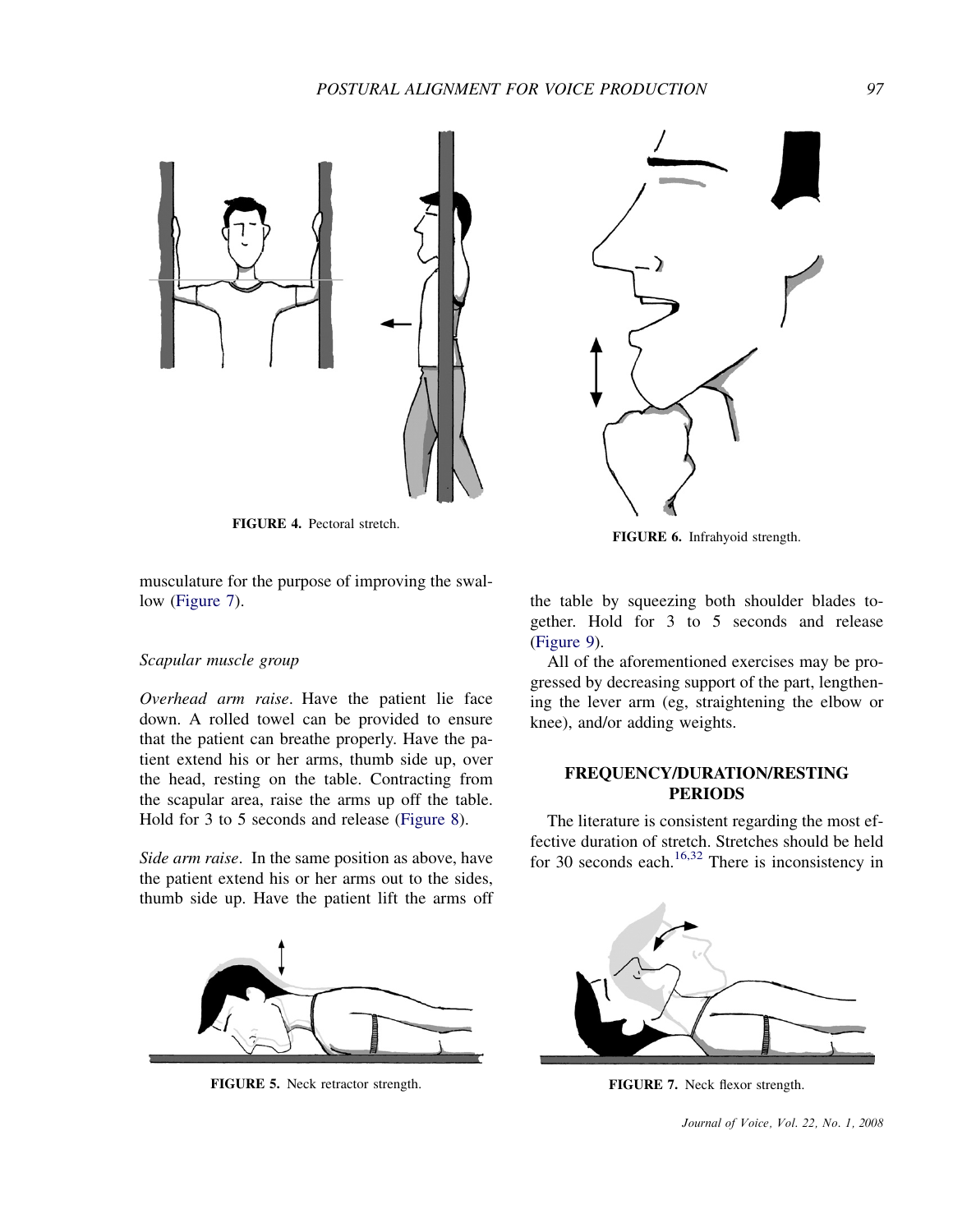

FIGURE 8. Overhead arm raise.

the literature regarding optimal frequency of exercise and resting periods. Most exercise programs are performed every other day or four to five times a week. Adequate time must be allowed for recovery from fatigue.<sup>42</sup> When a stretching program is indicated, it should be implemented consistently over many weeks, as gains in flexibility are incremental.<sup>31</sup>



FIGURE 9. Side arm raise.

Journal of Voice, Vol. 22, No. 1, 2008

Every patient will be different in terms of the intensity and frequency required to achieve a training effect and certain patients may fatigue more easily than others. Adjust the frequency and duration according to the needs of patients as they demonstrate their capabilities in the treatment room. Whereas the vast majority of voice patients are free of abject neurological compromise, it is likely that the intensity and duration can remain relatively high; however, be alert toward elderly patients and those with underlying medical conditions.

## **CONCLUSION**

There is a growing understanding of the physiology behind the relationship between body mechanics and voice. This supports the age-old recommendations of voice teachers and therapists to maintain optimal postural alignment. Given the extent to which speech pathologists and voice teachers target interventions to the external framework that supports voice production, it is crucial to increase our knowledge of the length-tension relationships between muscles. It is this understanding that will make it possible for our patients and students to maintain good postural alignment even when we are no longer in the room to guide them.

#### REFERENCES

- 1. Brown OL. Discover Your Voice: How to Develop Healthy Voice Habits. San Diego, CA: Singular; 1996.
- 2. McKinney JC. Diagnosis and Correction of Vocal Faults: A Manual for Teachers of Singing and for Choir Directors. Revised edition. Nashville, TN: Genevox Music Group; 1994.
- 3. Miller R. Training Tenor Voices. Belmont, CA: Schirmer Thompson Learning; 1993.
- 4. Peckham A. The Contemporary Singer: Elements of Vocal Technique. Boston, MA: Berklee Press; 2000.
- 5. Rubin JS, Mathieson L, Blake E. Posture and voice. J Singing. January/February 2004;60:271–275.
- 6. Heman-Ackah YD. Physiology of voice production: considerations for the vocal performer. J Singing. November/December 2005;62:173–176.
- 7. Behrman A. Common practices of voice therapists in the evaluation of patients. J Voice. 2005;19:454–469.
- 8. Dennehy C, Saxon K, Schneider C. Exercise physiology principles applied to voice performance: the improvement of postural alignment. J Voice. 1997;11:332–333.